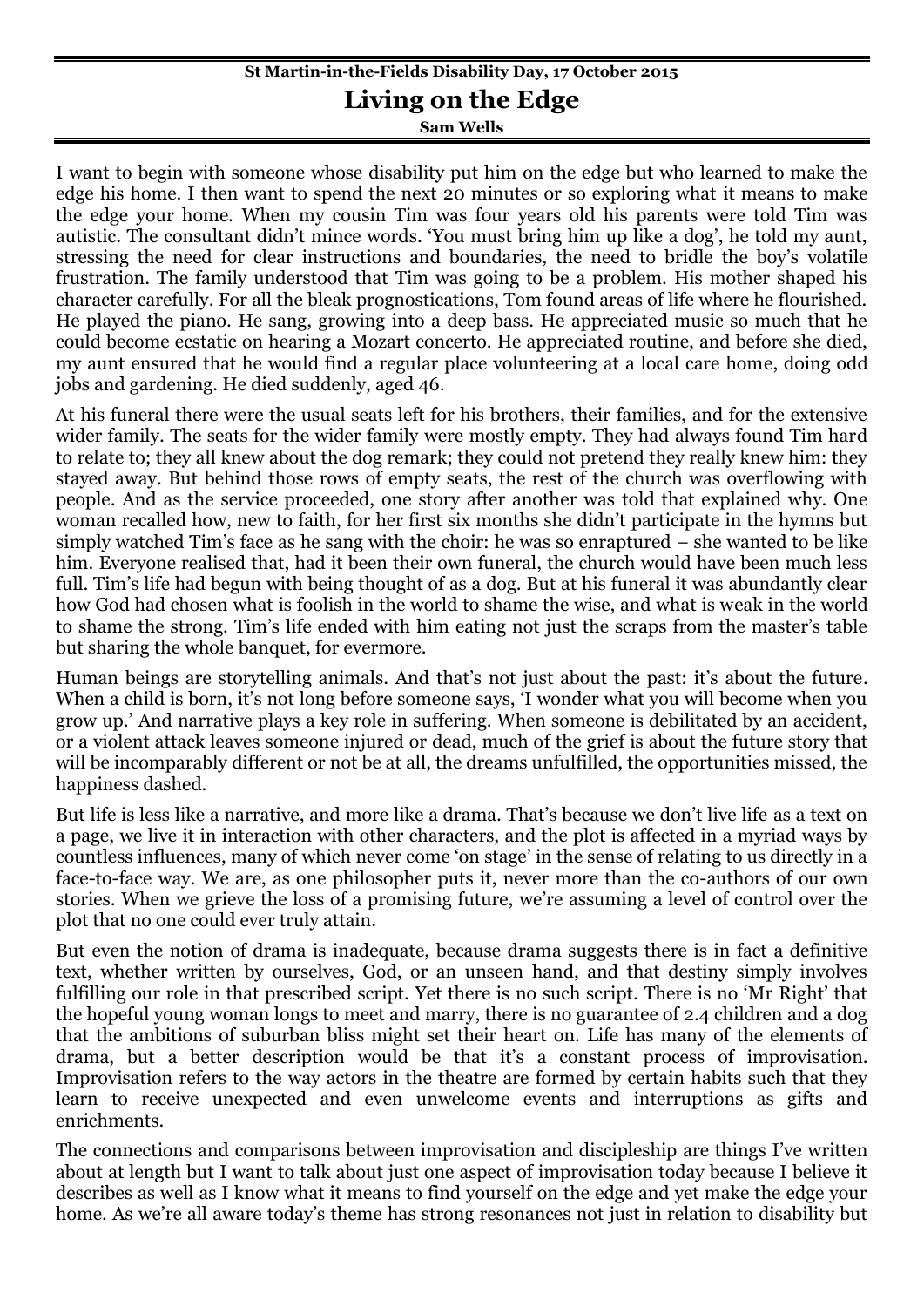to a host of other conditions and contexts relating to difference, often perceived as creating disadvantage, and sometimes issuing in exclusion.

Imagine a game with actors sitting in a circle. One actor says a single word. This becomes the first word of a story. The actor next in the circle follows immediately with a second word, the next actor says a third, and so on as quickly as possible until the story is considered complete. Adverbs are disallowed in order to keep up the pace and avoid delaying tactics. Inexperienced actors invariably try to control the story. But this only succeeds in ruining it. Every person who adds a word has an incipient story in mind, and thus an idea of what word might follow. But each time they must instantly wipe that idea out of their mind – or else they will be paralysed. If the players relax, cease to worry about being 'obvious', remain highly attentive, and simply say whatever comes to mind, they will find the story seems to take on a life of its own, guided by some outside force.

The game illustrates three technical terms. Each new word constitutes an offer. Offers are not to be regarded as good or bad in themselves: the key is, what you do with them. The second term is 'accept'. An actor accepts an offer by any response that maintains the premise of the action that constituted that offer. Each actor must be willing and able to wipe from their mind any thoughts they themselves had of actively controlling the outcome of the narrative, and resist the inclination to a passive refusal, such as 'I'm not playing anymore.' The third term is 'block'. Blocking actively refuses to accept an offer and undermines one's partner's premise. It prevents the action from developing. It happens when one actor is overwhelmed by the danger or difficulty of keeping the story going. Accepting sees the future as an opportunity – blocking sees the future as a problem.

Let's apply this to disability. In this sense, disability is an offer. It's neither good nor bad. Some choose to block that offer, either passively by ignoring, overlooking, or discriminating against those with a disability. Others actively block that offer by assuming the only thing you can do with a disability is to try to remedy it, eradicate it, or prevent people likely to have it ever being born. Debates around disability often involve working out what it means to accept disability, whether one has the lived experience oneself or whether one is a member of society working out what practical and ideological adjustments to make to turn that acceptance into reality.

I want to describe to you something that goes beyond the binary choice to accept or to block. Imagine another game called Presents. It's played in pairs. A thinks of a present they would like to give to B, and then mimes giving it to them. B has to guess what it is, and use it accordingly. The players then swap roles, and B passes a mimed present to person A, and so on. The trouble with this game is, of course, that it can be difficult to identify what the gift is and the players get frustrated with each other. The secret to making the game a success is to concentrate on cooperation rather than competition. The key is, not to think of interesting things to give, but to concentrate on making the thing one is given as interesting as possible. If A simply holds out two hands, as if proffering something in a box, B may wind it up and let it walk about the floor, or put it on and turn into a gorilla. If the game is played this way, the stifling sense of competition disappears, and great joy and energy are released.

Person B has three options when offered a present by person A. B can say, first, no, I am not going to receive this gift. This is a straightforward block. This preserves security but closes down life. B can say, second, what is this gift? What is it for? What am I supposed to do with it? This is the way the game is usually played, in play and in life. There is a third option. Person B can say, third, how do I want to receive this gift? It's no longer a question of what the gift is supposed to be: it's a question of what the gift *can* be. One does not say 'What is this gift for?' – and even less 'Is this a good gift?'; one says 'How can this gift be understood or used in a faithful way?', 'What does the way we accept this gift say about the kind of people we are and want to be?', 'What can (or has) this gift become in the kingdom of God?'

This is called 'overaccepting.' Overaccepting is accepting in the light of a larger story. Diana, Princess of Wales was asked in a television interview in 1995 whether she thought she would ever be Queen. She famously replied 'I will be Queen of people's hearts', thus not blocking the awkwardness of her predicament, but overaccepting the sadness of losing her throne, and placing herself in what she saw as a far more significant narrative. Likewise at her funeral, her brother in his address equally famously claimed that 'She needed no royal title' to recognise her inherent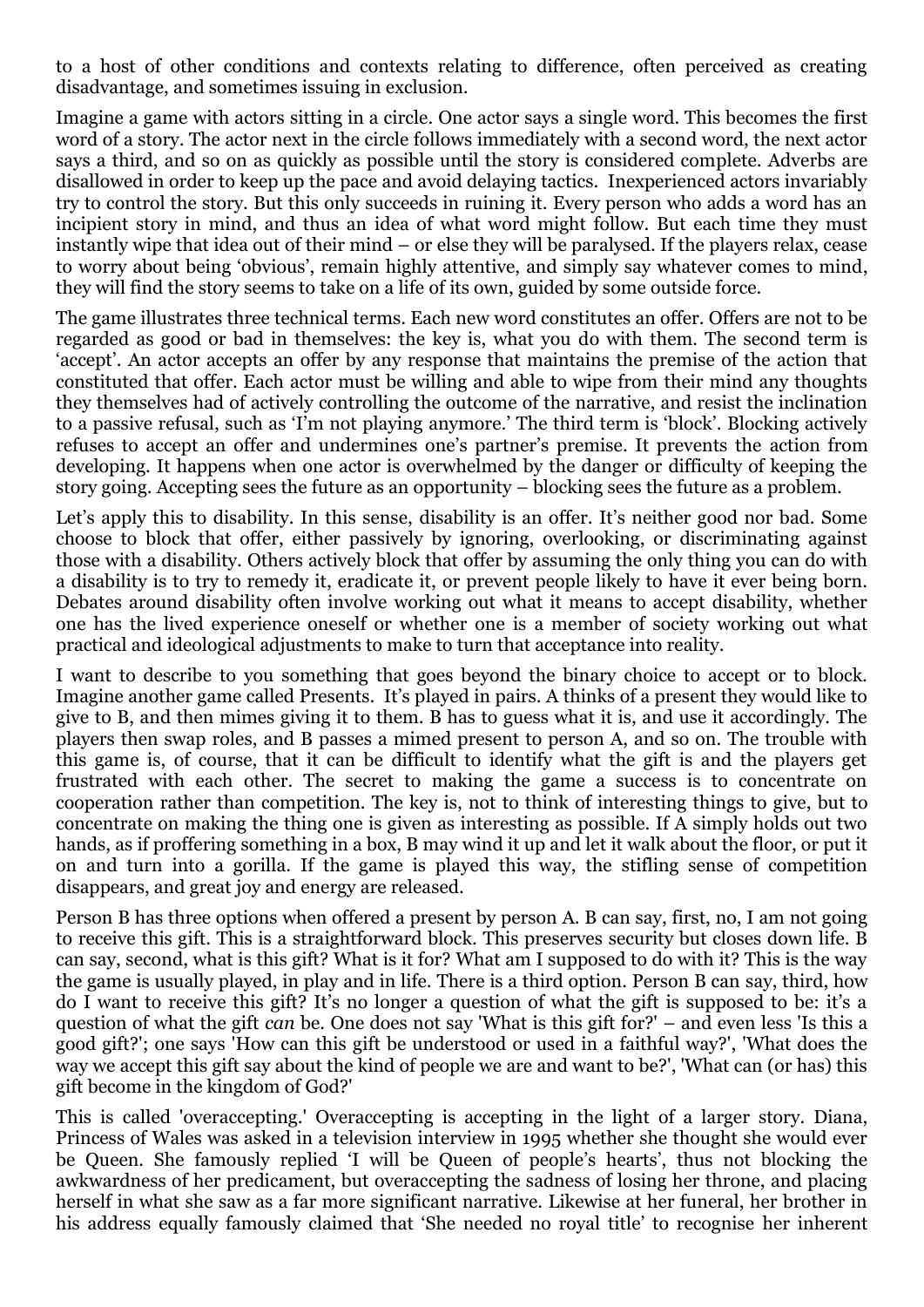dignity and grace and the contribution she made to national life – thus not blocking her change of status after her divorce, but again suggesting a more significant context than mere royalty. The coalminers of the film *The Full Monty* had been stripped of their dignity by the experience of unemployment. They overaccepted their condition by developing a thriving male-stripper routine. Perhaps the best known overaccepting routine is the Monty Python 'Four Yorkshiremen' sketch, in which the four men's conversation over a drink descends into a relentless competition of inverted snobbery, as each man's tale of childhood deprivation is overaccepted with the words, 'You were lucky.'

A concert pianist was on the point of beginning a performance when there was a scream from the audience. A child had left her seat beside her parent and was running around the auditorium. The concert pianist stepped away from his instrument in order to maintain concentration. The child ran up the steps onto the stage, sat herself down on the stool and began to play discordant notes at random as she pleased. The hushed audience gasped in horror and embarrassment. The pianist walked towards the child and stood behind her as she played. The pianist leant over her and, without disturbing her, placed right and left hands outside her two small hands on the keyboard. The pianist then began to play, in response to her notes, weaving their discordant sounds into an improvised melody. To have thrown the child out would have been to block: to have let her play on would have been to accept; to weave a wonderful melody around her was to receive her as a gift, to overaccept.

Once you start looking for overaccepting in the Bible, it's everywhere. Since Noah, God has refused to block the creation. God overaccepts creation. The prophet Jeremiah describes how he went down to the potter's house, and saw the potter working at his wheel. The vessel he was making of clay was spoiled in the potter's hand, yet rather than throwing it away or accepting it as broken, he reworked it into another vessel. The Lord says to Jeremiah that he, the Lord, can do with the house of Israel just as the potter has done. The whole narrative shape of the Old Testament is a tour de force of overaccepting. Likewise the New Testament describes how God incorporates creation into the kingdom, through election, incarnation, passion, resurrection, and the sending of the Spirit. In annunciation and nativity, God overaccepts human life. In the end Jesus overaccepts death. Jesus does not avoid the cross, nor is the cross the end of the story. In the resurrection, God shows that even the worst 'offer', the execution of the Son of God, can be overaccepted – even death and all its causes can become part of the story.

Harry I didn't know personally. His story was related to me by a friend called Robin. While studying for the Lutheran ministry, Robin was an intern in a parish in Akron, Ohio. Harry was a member of Robin's that parish. Members of the pastoral staff of the parish went to see him at home once a week. They generally brought a tape of the Sunday service, a pew slip, and the sacrament. It tended to be the last role handed out at the staff meeting. The time came for Robin to take her turn on the visiting rota, and discover why.

When Robin first called on Harry, she got a shock. Harry lived in a run-down white clapboard house. He was a big person, sitting in an over-stuffed armchair with an oxygen tank beside it. His legs were virtually useless. The house was pervaded by a smell of must, urine, and dirt. It was repulsive. Nonetheless, Robin went a second time, and gradually Harry came to trust that she would return regularly. As he realised he was not going to be rejected by her, he began to talk more about himself and the way he saw things. Yet he seldom said much about his debilitating physical condition, or the squalor in which he was living.

One day Harry said to Robin, 'It's time for you to have a look in the cellar.' Reluctantly, and somewhat uneasily, Robin walked to the cellar door. She carefully opened it, and looked into the darkness. 'Go down the steps!' Harry insisted, realising her hesitancy. To Robin's astonishment, she saw a large and imposing weaver's loom set up in the basement. There were piles of old clothes and torn strips of cloth. Robin stared in amazement. After trying for some time without success to relate the creativity of what she saw to the dirt and smell of the man she knew, she came back up the stairs, totally bemused.

Harry instructed Robin to bring him a pile of rugs from the kitchen. He took them from her and put them down in front of him, and began to tell the story of his life. He explained that he took in